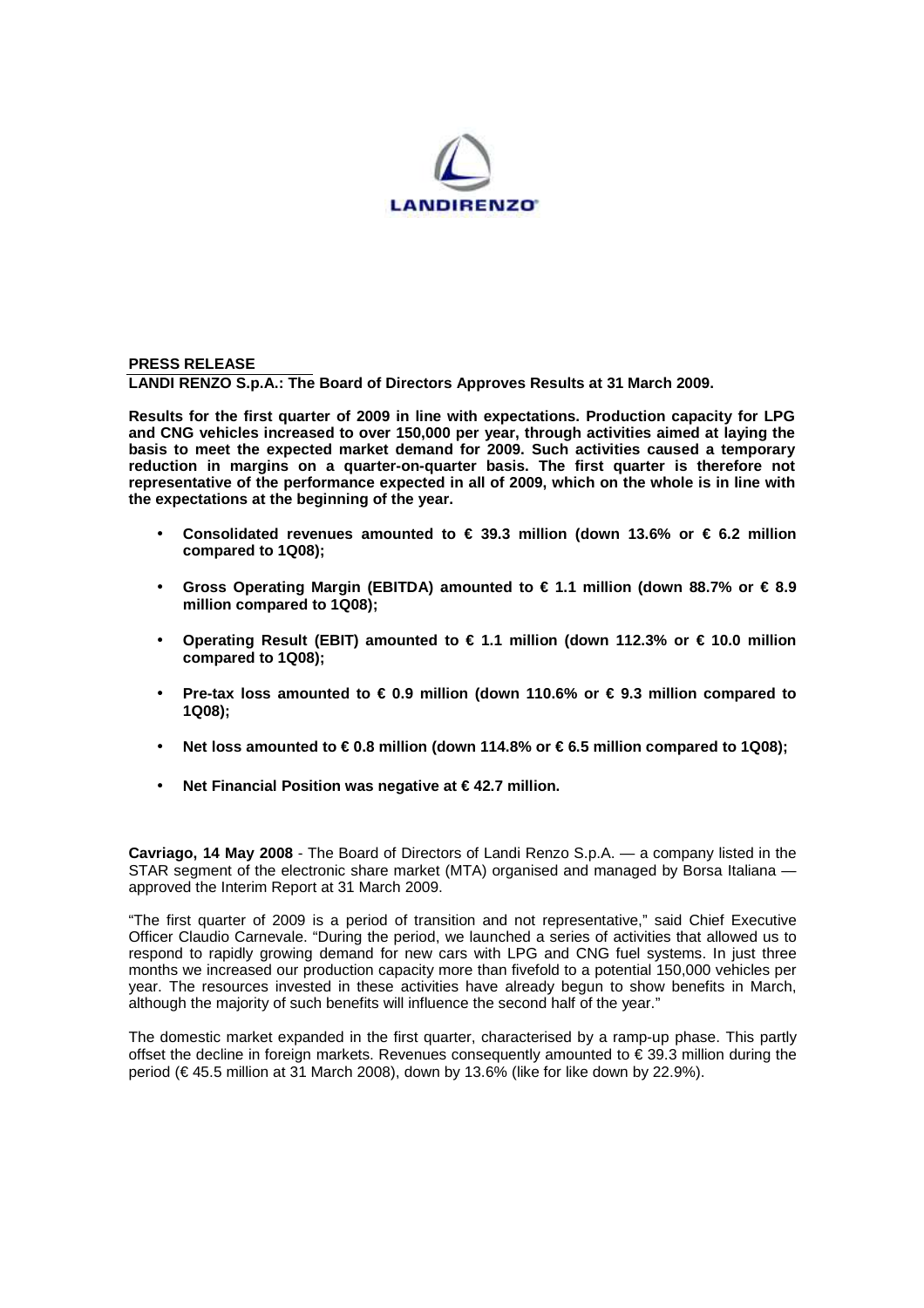

The action taken to secure production capacity of over 150,000 LPG and CNG vehicles a year, which is functional to increasing the sales volumes of the car manufacturers channel, all of which are now offering an increasing number of LPG or CNG models, had an impact on EBITDA, which amounted to € 1.1 million in the first three months of 2009, down 88.7% (-€ 8.9 million) compared to the same period of 2008 (like for like, down by 83%).

In the first quarter of 2009, Group EBIT was negative at  $\epsilon$  1.1 million, compared to a positive amount of € 8.9 million for the same period of 2008 (-112.3%). Pre-tax loss was € 0.9 million compared to a pre-tax profit of  $\in$  8.4 million for the first quarter of 2008 (-110.6%).

Group Net Result for the first quarter of 2009 was a loss of € 0.8 million compared to a positive net profit of € 5.6 million at 31 March 2008 (-114.8%).

## **Revenue Performance**

Total Group's consolidated revenues reached € 39.3 million at 31 March 2009. Sales of LPG systems went from € 23.0 million to € 29.8 million, up 29.6%, whereas sales of CNG systems went from  $\in$  21.2 million to  $\in$  8.8 million, down by 58.4%

A geographical breakdown of revenues shows that in the first quarter of 2009, 48.2% of the Group's consolidated revenues were generated abroad (28.9% in Europe and 19.3% in non-European countries). In the first quarter of 2009, the Italian market grew 37.7%, accounting for 51.8% of total revenues. This increase was driven by the rise in sales of injection LPG systems, particularly through the OEM channel.

It should also be noted that official figures indicate that the Group has increased its share of the LPG testing segment in Italy at 31 March 2009 to 39.0% (compared to 35.7% at 31 March 2008). Revenues increased 9.8% in Europe compared to the first quarter of 2008, buoyed by the strong performance of sales on Eastern European markets.

## **Margin Performance**

EBITDA for the quarter was € 1.1 million (2.9% of revenues), compared to € 10.0 million (22.0% of revenues) for the same period of 2008.

EBITDA performance was therefore affected both by a decline in sales and costs associated with increasing the Company's capacity.

These factors also influenced other margins such as EBIT and Net Profit.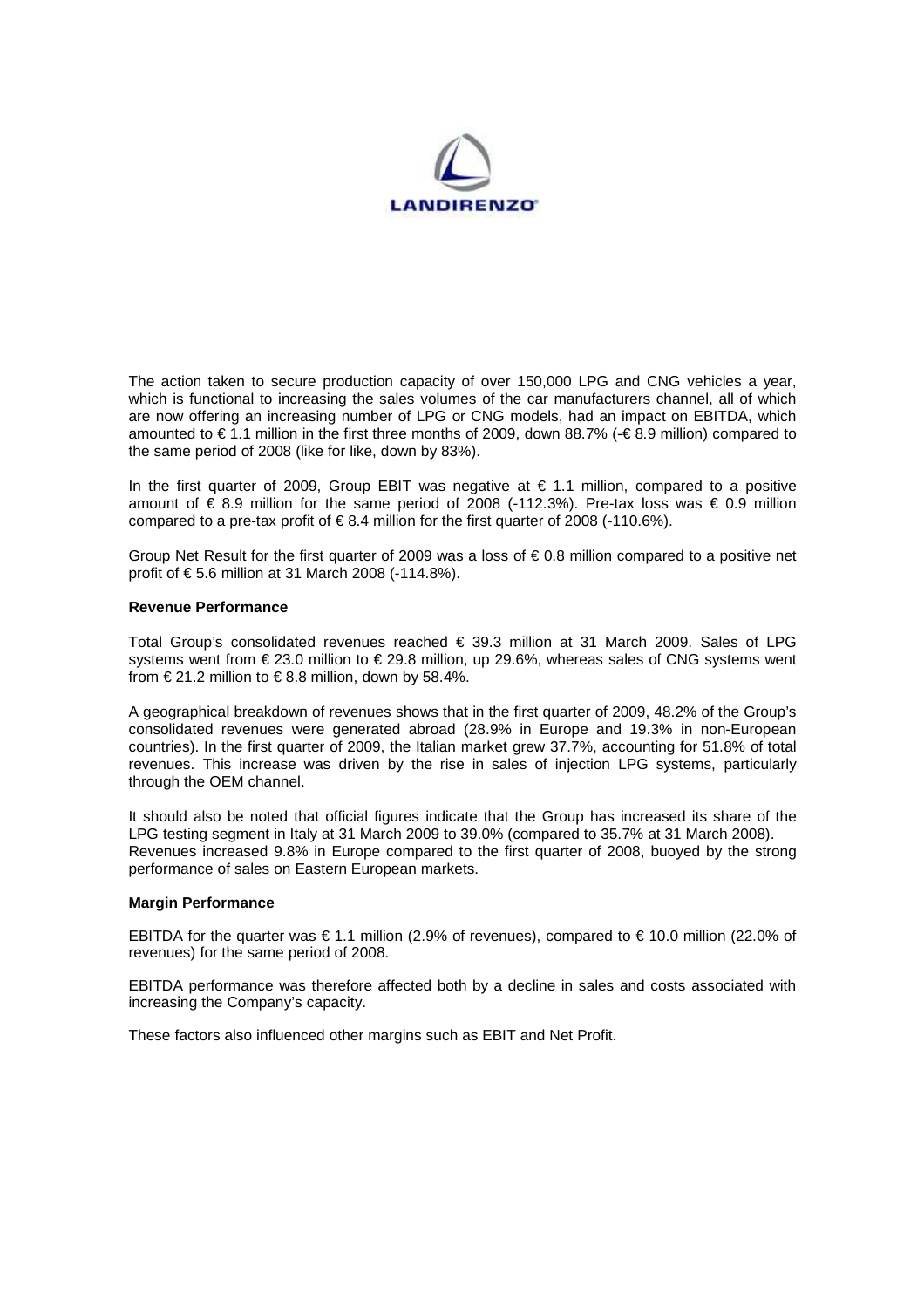

## **Financial Position**

The net financial position at 31 March 2009 was negative at  $\epsilon$  42.7 million compared to a negative net financial position of € 6.5 million at 31 December 2008, mainly due to the increase in working capital.

Landi Renzo is a world leader in the sector of components and LPG and CNG fuel systems for motor vehicles.

Based in Cavriago (Reggio Emilia) and with more than 50 years' experience in the sector, Landi Renzo is distinguished by the sustained growth of its revenues and the extent of its international operations, with a presence in over 50 countries.

Landi Renzo S.p.A. has been listed in the STAR segment of Borsa Italiana since June 2007.

The officer responsible for the preparation of the Company's financial reports, Paolo Cilloni, declares, pursuant to Article 154-bis, paragraph 2 of the Consolidated Finance Act, that the accounting information contained in this press release corresponds to documented results, and to accounting records and books.

Investor Relations Pierpaolo Marziali Landi Renzo Investor Relator Investorrelationslandi.it@landi.it +39 0522 94 33

Press Contacts: Barabino & Partners Federico Vercellino f.vercellino@barabino.it +39.02.72.02.35.35

Cavriago (RE), 14 May 2009

This press release is a translation, the Italian version will prevail.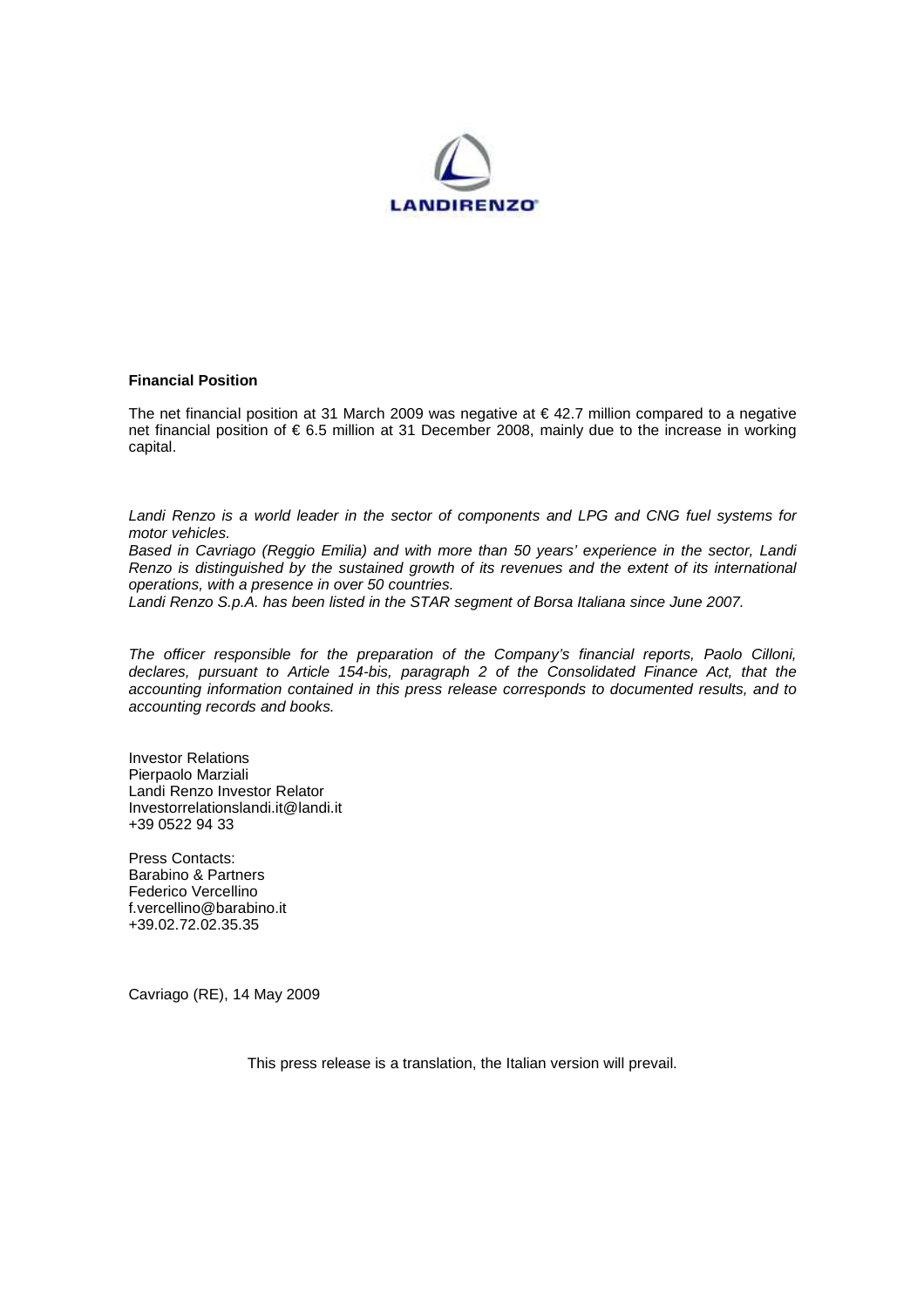

| <b>ASSETS (thousands of Euros)</b>                                     | 31 March 2009 | 31 December 2008  |
|------------------------------------------------------------------------|---------------|-------------------|
| Non-current assets                                                     |               |                   |
| Property, plant and equipment                                          | 27.171        | 25.106            |
| Development expenditure                                                | 3.889         | 3.661             |
| Goodwill                                                               | 51.961        | 51.961            |
| Other intangible assets with finite useful lives                       | 17.914        | 18.063            |
| Other non-current financial assets                                     | 73            | 73                |
| Deferred tax assets                                                    | 4.236         | 4.059             |
| <b>Total non-current assets</b>                                        | 105.244       | 102.923           |
|                                                                        |               |                   |
| <b>Current assets</b>                                                  |               |                   |
| Trade receivables                                                      | 57.000        | 48.977            |
| Trade receivables - related parties                                    | 661           | 586               |
| Inventories                                                            | 70.717        | 68.163            |
| Other receivables and current assets                                   | 6.512         | 7.425             |
| Other receivables and current assets - related parties                 | 0             | $\Omega$          |
| Current financial assets                                               | 127           | 156               |
| Cash and cash equivalents                                              | 5.951         | 30.272            |
| <b>Total current assets</b>                                            | 140.968       | 155.579           |
|                                                                        |               |                   |
| <b>TOTAL ASSETS</b>                                                    | 246.212       | 258.502           |
|                                                                        |               |                   |
| <b>EQUITY AND LIABILITIES (thousands of Euros)</b>                     | 31 March 2009 | 31 December 2008  |
| Equity attributable to the shareholders of the parent<br>Share capital | 11.250        | 11.250            |
| Other reserves                                                         | 114.026       | 87.154            |
|                                                                        | $-899$        |                   |
| Profit(Loss) for the period/year                                       | 124.377       | 26.706<br>125.110 |
| Total equity attributable to the shareholders of the parent            |               |                   |
| <b>Minority interests</b>                                              | 366           | 290               |
|                                                                        |               |                   |
| <b>TOTAL EQUITY</b>                                                    | 124.743       | 125.400           |
|                                                                        |               |                   |
| <b>Non-current liabilities</b>                                         |               |                   |
| Bank loans                                                             | 27.417        | 27.679            |
| Other non-current financial liabilities                                | 465           | 465               |
| Provisions for risks and charges                                       | 721           | 495               |
| Defined benefit plans                                                  | 2.505         | 2.579             |
| Deferred tax liabilities                                               | 6.796         | 6.975             |
| <b>Total non-current liabilities</b>                                   | 37.904        | 38.193            |
|                                                                        |               |                   |
| <b>Current liabilities</b>                                             |               |                   |
| Bank overdraft and short-term loans                                    | 20.595        | 8.465             |
| Other current financial liabilities                                    | 167           | 167               |
| Trade payables                                                         | 47.708        | 66.641            |
| Trade payables - related parties                                       | 5.158         | 10.350            |
| <b>Tax liabilities</b>                                                 | 3.724         | 3.581             |
| Other current liabilities                                              | 6.213         | 5.705             |
| Other current liabilities - related parties                            | O             | $\Omega$          |
| <b>Total current liabilities</b>                                       | 83.565        | 94.909            |
|                                                                        |               |                   |
| TOTAL LIABILITIES AND EQUITY                                           | 246.212       | 258.502           |